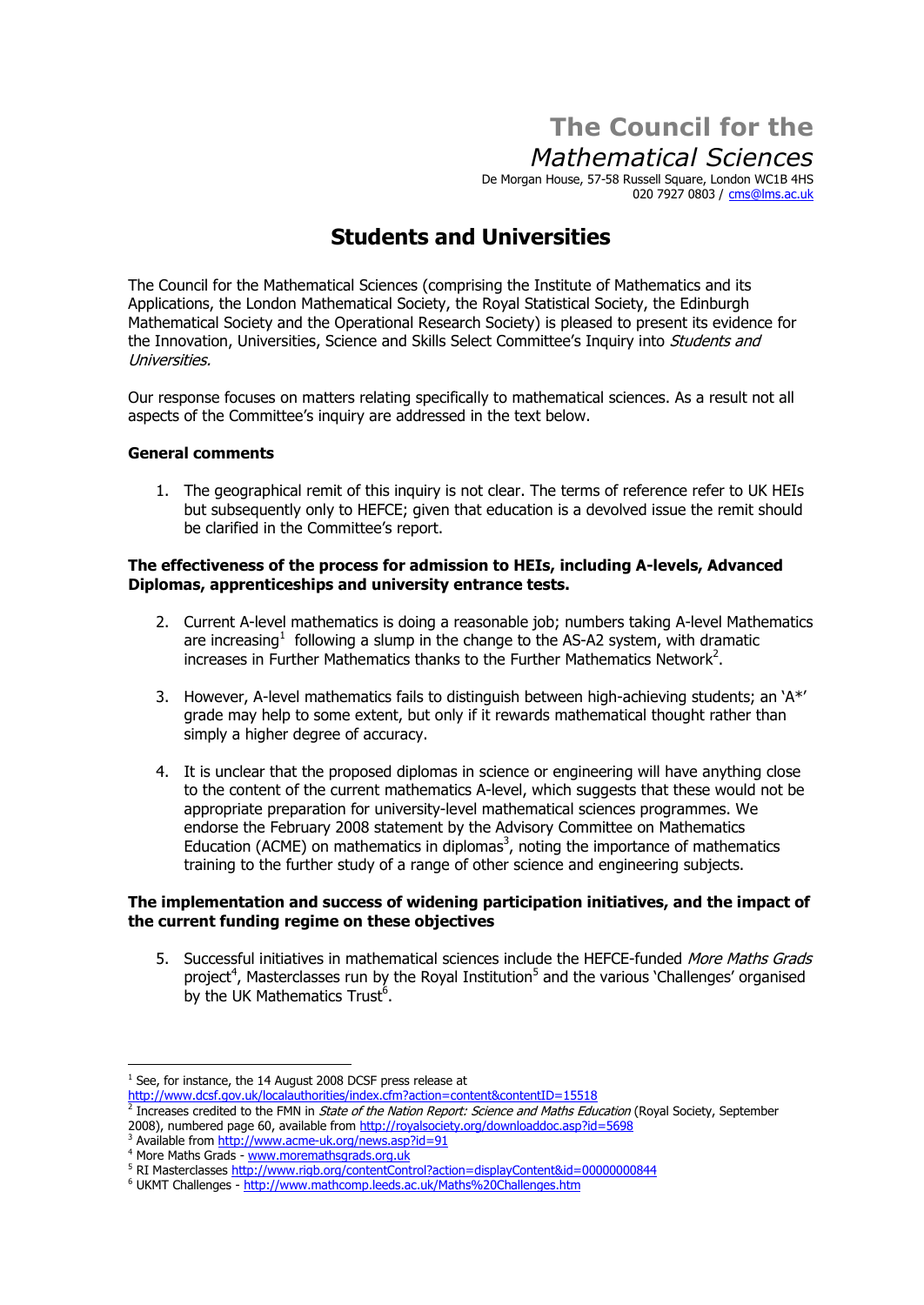#### **Levels of funding for, and the balance between, teaching and research in UK HEIs, and the adequacy of financial support for the development of innovative teaching methods and teaching/research integration.**

- 6. Research funding from the EPSRC Mathematical Sciences Programme has been diminishing  $\frac{1}{2}$  vear by year – from £21M in 2006/07 to £16M in 2008/09<sup>7</sup> and £14M in 2009/10 – in  $\widetilde{f}$ avour of multidisciplinary research themes. The CMS is concerned that this is a move away from funding basic research in mathematical sciences, which will ultimately be to the long  $\hat{\phantom{a}}$ term detriment of the research base across science and engineering.
- 7. There is concern at the low level of the HEFCE unit of resource for mathematics given that contact hours are high and that labour-intensive student support is required.
- 8. We are also concerned about the effect of Full Economic Costing on a subject with relatively low grant volume. This is a recent policy change whose effects need to be monitored carefully for unintended consequences.
- 9. Good teaching and research go hand-in-hand in the mathematical sciences and should not be pitted against each other. The design of undergraduate mathematical sciences degree courses can be guided by recent research and advanced courses within them often are.
- 10. Teaching standards in mathematics are generally very good but often involve large classes, with many in excess of 200 students. At these levels the lecturer is not easily able to interact with the audience; similar considerations apply to tutorial sizes.
- 11. MSc courses are often the vehicle by which recent research is disseminated and for the training and recruitment of PhD students  $-$  it is a considerable blow that EPSRC's move to narrowly-defined 'Knowledge Transfer Accounts' will effectively withdraw funding from the more 'general' mathematical sciences MSc courses. Responsibility for funding for the second cycle is unclear.

# **The suitability of methods of assessing excellence in teaching and research and the impact of research assessment on these activities**

- 12. There is general confidence in peer review as a means for research assessment but rather less so in any formulae based on mechanically collected data 8.
- 13. The Research Assessment Exercise has been a mixed blessing for teaching and research. On the positive side, it has encouraged staff to maintain their interest in research throughout their career which also has a positive effect on their teaching. On the negative side, it has encouraged short-termism; many of the most substantial results in mathematical sciences have taken many years to come to fruition, and this can be at odds with the need to produce publications on a regular basis.
- 14. The RAEís emphasis on research groups can lead to patchy coverage of some areas of mathematical sciences in some departments  $-$  thus having a negative effect on the undergraduate curriculum.
- 15. The RAE has been a driver of concentration of research into an increasingly small number of ëcentres of excellenceí. This may be advantageous where investment in large scale equipment is needed, but is not necessary or suitable in mathematical sciences;

 $^7$  The EPSRC Mathematical Sciences Programme budget for the current year is given at <http://www.epsrc.ac.uk/ResearchFunding/Programmes/Maths/Intro.htm>

 $8$  See, for instance, *Citation Statistics* (International Mathematical Union, et al, June 2008) for a mathematics-focused critique of bibliometric approaches (see [http://www.mathunion.org/fileadmin/IMU/Report/CitationStatistics.pdf\)](http://www.mathunion.org/fileadmin/IMU/Report/CitationStatistics.pdf)